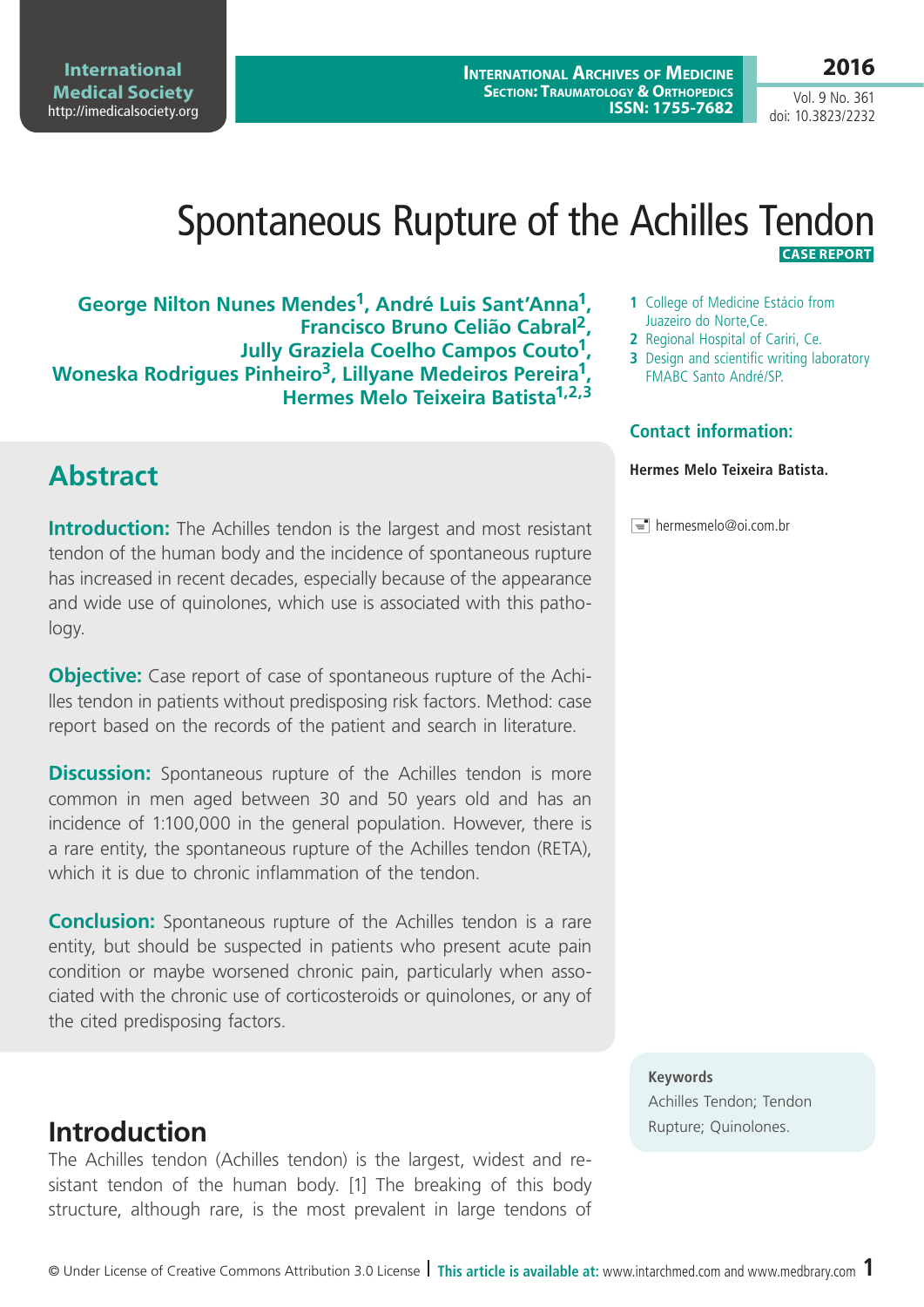**International Archives of Medicine SECTION: TRAUMATOLOGY & ORTHOPEDICS ISSN: 1755-7682**

Vol. 9 No. 361 doi: 10.3823/2232

**2016**

the lower limbs, corresponding to 20% of the cases. [2, 3] In addition, it is known that spontaneous rupture occurs mainly in the elderly. [1] The main risk factors for tendon rupture include: mechanical injury, chronic tendinopathy, prolonged use of corticosteroids, use of quinolone antibiotics, in addition to rheumatoid arthritis, chronic kidney disease and diabetes mellitus. [4-6] The most important symptom is the sudden pain in the ankle; being or not associated with prodromal signs. [7] The treatment is surgical in the majority of the cases, but can also be a non-surgical treatment with resting of the limb; analgesics and anti-inflammatories also have been used with good results. [7-9]

Its incidence is estimated at 18 per 100,000 people in the general population and 1 per 250,000 patients treated with quinolones. The literature shows an increase in the number of reported cases. [7, 11]

This article aims to describe case of spontaneous rupture of the Achilles tendon in patients without associated risk factors and described in the relevant literature.

## **Clinical Case**

Female patient, 62 years old, hypertensive, came at the service complaining of chronic pain in her right ankle, two months evolving with sudden worsening of pain not associated with sudden movements. The patient just had medical history of hypertension and this was being controlled with the use of captopril 50 mg/day. She did not report the use of other medication. She had surgical history of perineoplasty and cholecystectomy. At the physical exam she presented pain on passive movement and swelling of right ankle, ultrasonography of the ankle was performed which showed a transfixing rupture of the right Achilles tendon. After 2 weeks under medication treatment and physical therapy, the patient did an MRI of the right ankle, which showed a rupture of the right calcaneal tendon and chronic tendinopathy in the pivot with integrity of the other flexors. She was submitted to surgical reconstruction of the Achilles tendon, with full suspension of the symptoms (Figures 1 to 3). She returned to the orthopedic consulting room after 30 days without complaints. Histopathological exam revealed: degenerative changes with extensive areas of necrosis and foci of dystrophic calcification.

# **Discussion**

Achilles tendon rupture usually occurs after the sudden and forced movement of the ankle joint. It is more common in men aged between 30 and 50 years old without histologic evidence of inflammation. However, there is a rare entity, the spontaneous rupture of the Achilles tendon (RETA) that its appearance is not related to the sharp movement of the joint, but there is histologic evidence of chronic inflammation of the tendon. The RETA is associated with prolonged use of corticosteroid and quinolone class of antibiotics also can occur in patients with chronic renal disease, Reiter's syndrome, rheumatoid arthritis, systemic lupus erythematosus and hypercholesterolemia. This makes the case specific because there was no evidence of conditions that would predispose to chronic lesion present on histopathological examination.

The main clinical manifestation is the sudden leg pain, but the patient may also have difficulty wandering and loss or reduction of the strength of the lower limbs. In the case described above the symptom was like what the literature says: the patient presented sudden leg pain.

The diagnosis is made by history, physical examination and ankle ultrasound. At the physical examination we may feel a gap in the tendon and diagnosis should be confirmed by ultrasound. Magnetic resonance imaging may also be used for diagnosis. [7, 10, 14]

The treatment can be performed conservatively, or by surgery, usually in the surgery a primary suture